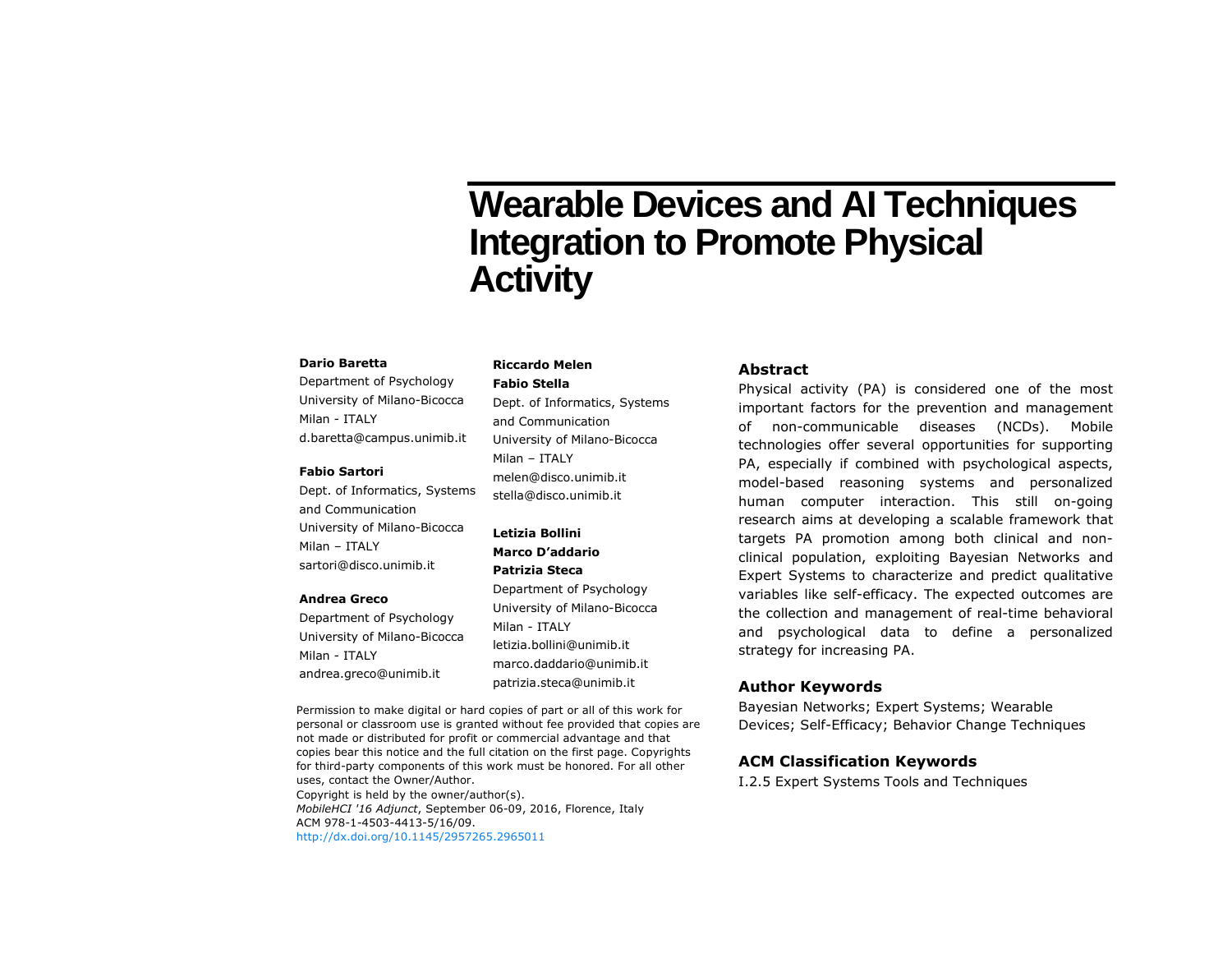### **Introduction**

Strong evidence shows that physical inactivity increases the risk of many adverse health conditions, including the world's major non-communicable diseases (NCDs) of cardiovascular diseases, type 2 diabetes, and breast and colon cancers, and shortens life expectancy. Elimination of physical inactivity would remove between 6% and 10% of the major NCDs. Since much of the world's population is inactive, this presents a major public health problem [1]. Mobile technologies offer several opportunities for supporting PA. We can monitor people continuously and give feedback messages at any moment in time, taking the specific context into account. However, existing apps don't usually consider either user's psychological aspects or their relationship with user's behaviour. Moreover, it remains unclear if existing apps are successful in achieving long-term behaviour change. Also, when taking a more technical perspective, it's clear that Apps promoting physical activity don't make use of the full potential of wearables' technology. We identified 3 main points of view that may contribute to make technology, and in particular mobile Apps, a more powerful tool for the PA increasing:

- 1. Given that people carry smartphones and can access data anywhere and anytime, physical activity behaviour change promotion apps offer the opportunity to provide tailored feedback and advice at the appropriate time and place. Therefore, apps offer new opportunities to deliver individually tailored interventions, including real-time assessment and feedback that are more likely to be effective.
- 2. Apps promoting PA are not often grounded in a specific psychological theory of behaviour change

and their effectiveness is not evidence-based [2]. However, previous research suggests that the use of specific *Behaviour Change Techniques* (BCTs) [3] to address behavioural determinants conceptualized in behaviour change theory, is linked to effectiveness in PA promotion and in PA self-efficacy increasing [4-5]. As far as concerning self-efficacy, many references [6-7] suggest that interventions that aim to increase PA self-efficacy are related to the selection of challenging goals and to an increasing in PA behaviour.

3. Once that the psychological review highlighted the BCTs that influence the increasing of PA, App developers have to translate such psychological requirements into App functionalities and features. In this process, it's fundamental to consider how to make technology persuasive tool that influence patient attitudes and behaviours. The Apps should propose functionalities and features that are easyto-use, user-friendly, user-oriented, unobtrusive, entertaining and relevant [8].

Recent researches [9] highlighted the importance to simultaneously consider these points of view in order to implement more effective and tailored intervention programs. The main contribution of this paper is to introduce an innovative conceptual and computational framework that combines intelligent data interpretation and elaboration with behavioural and psychological variables. The proposed approach is based on the Higher-Level Knowledge Artifact (HLKA) model [10], through which the both behavioural (e.g. the heart rate) and psychological (e.g. the self-efficacy level) variables are integrated to suggest the amount and distribution of PA overt the time. The HLKA exploits ontologies, Bayesian networks and rule-based systems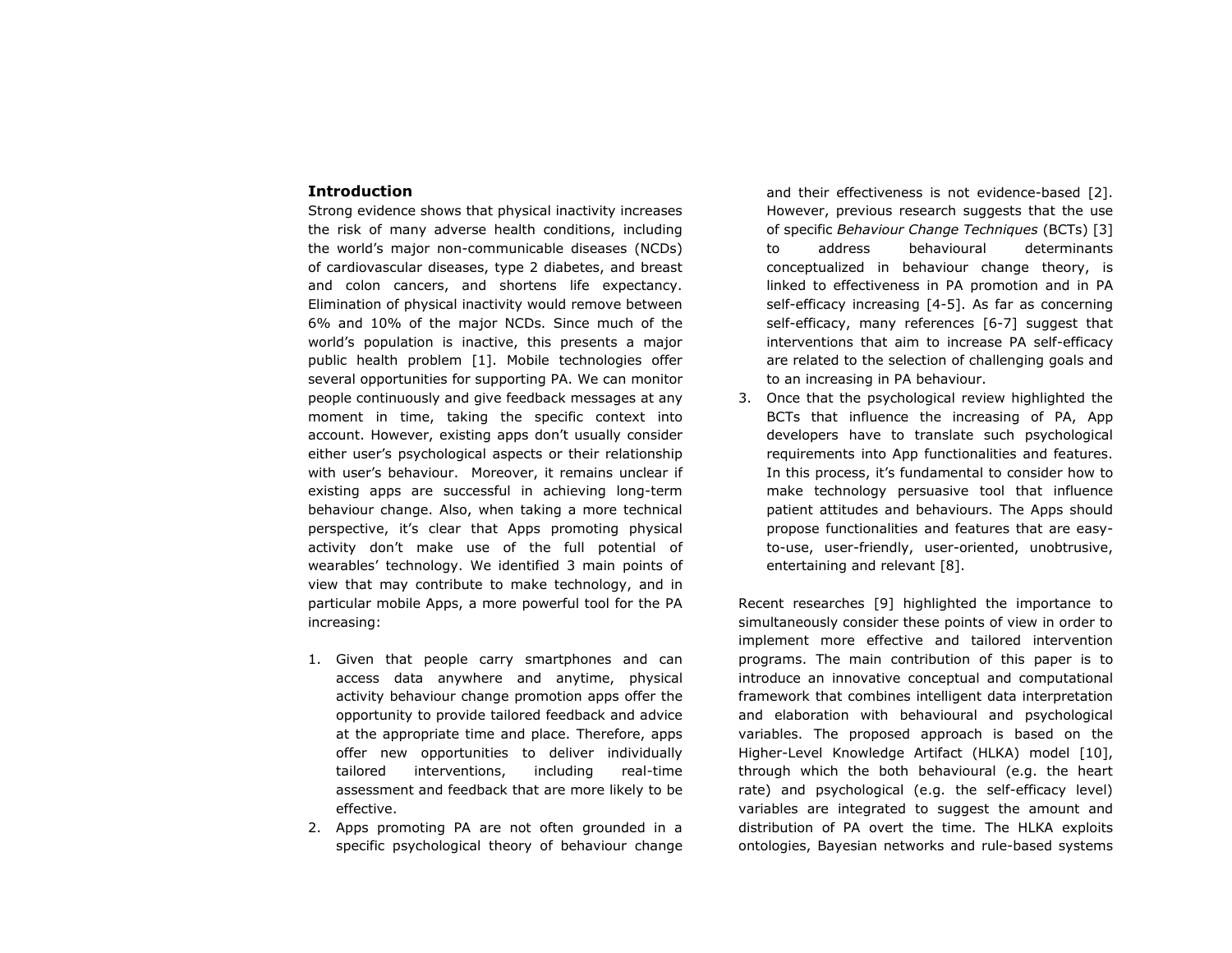to support in a complete way the knowledge acquisition, representation and use process.

## **Method**

In our preliminary study, we focused on the association between self-efficacy and goal-setting in order to define a goal-setting strategy based on PA self-efficacy and past PA behavior. The psychological model focuses on levels of self-efficacy that change dynamically in response to day-to-day achievements of personalized goals. The increasing in self-efficacy is also supported by the implementation of specific BCTs (e.g. feedback, monitoring, planning, problem solving). Given a person, possibly in the 35-45 years old range, who is not affected by any particular disease and characterized by very low level of physical activity, we want to suggest a personalized plan to increase such level in order to obtain benefits in the future, like reducing the risks of cardio-vascular diseases.

[Figure 1](#page-2-0) shows a sketch of the conceptual model of the framework: the evaluation of individuals' PA depends on the metabolic equivalent (MET) calculus. METs can be valued according to the following formula, as proposed in [11]:  $MET = 4*Time^{MPA} + 8*Time^{IPA}$ , where Time<sup>MPA</sup>andTime<sup>IPA</sup> represent the timing of Moderate and Intense Physical Activity, respectively. The characterization of a PA as *intense* or *moderate* depends on the person heart rate registered during the PA execution, as shown in [Figure 2,](#page-3-0) where the computational model of the framework is presented.

The computational model has been implemented as an Android app using the Google Fit platform to monitor PA (in particular, the user heart rate). Given a set of available wearables (like smartwatches, smartphones, bracelets), data collected through them



<span id="page-2-0"></span>**Figure 1:** The psychological model for evaluating PA level

are elaborated by the AI module of the system, composed of a Bayesian network manager (BNM) and an Expert System manager (ESM). The BN implements the *rules extraction* for the ES according to the HLKA model [10]. The BNM allows estimating psychological variables like self-efficacy, whose value is usually determined by the expert on the basis of subjective knowledge acquisition campaigns; the ESM allows implementing the expert reasoning process using both quantitative and qualitative data.

### **Expected results and discussion**

Thanks to the over mentioned system we expect that the processing of input data (PA self-efficacy and past PA behavior) may produce personalized and suitable output data (PA goal-setting). In this direction, it's possible to predict the likelihood that any specific goal can be achieved by a particular user, and to predict the impact of success (or failure) in achieving a goal on